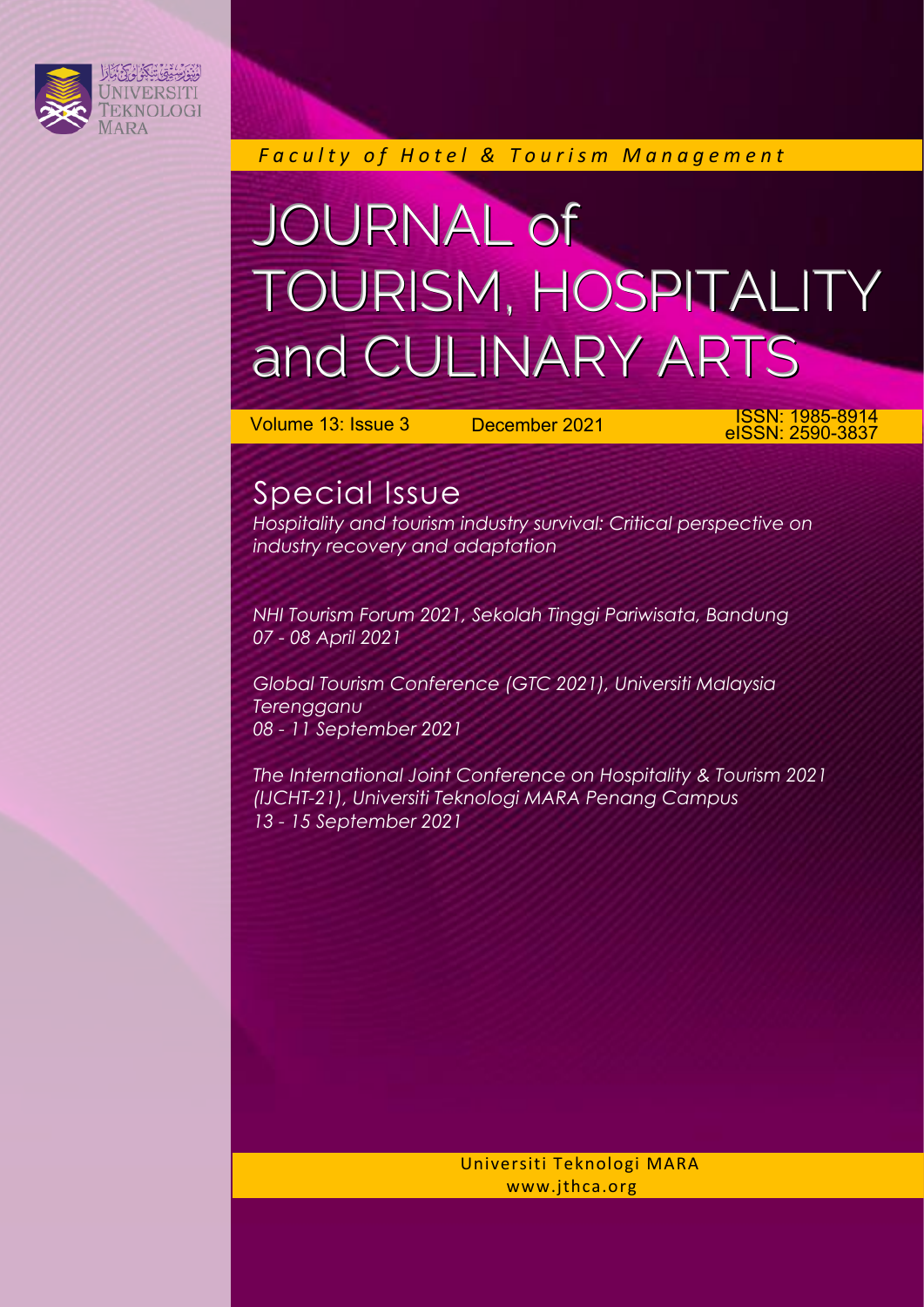# J O U R N A L O F **TOURISM, HOTEL** AND CULINARY ARTS

Chief Editor **Professor Mohd Salehuddin Mohd Zahari , PhD Univ ersiti T eknologi MARA Malaysia**

Executive Editor **Assoc iate Professor Mohd Hafiz Mohd Hanafiah, PhD Univ ersiti T eknologi MARA Malaysia**

Managing Editor **Az del Abdul Aziz, PhD Univ ersiti T eknologi MARA Malaysia**

Special Issue Editor **Mohd Noor Azmin Akbaruddin, PhD Univ ersiti T eknologi MARA Malaysia**

Technical Editor **Nur'hidayah Che Ahmat, PhD Zulhan Othman, PhD Maisarah Abd Hamid, PhD Noriza Ishak, PhD Univ ersiti T eknologi MARA Malaysia**

Copyright © by the Faculty of Hotel and Tourism Management, Universiti Teknologi MARA

All rights reserved. No part of this publication may be reproduced, copied, stored in any retrieval system or transmitted in any form or by any means – electronic, mechanical, photocopying, recording or otherwise, without prior permission in writing from the Faculty of Hotel and Tourism Management and UiTM Press.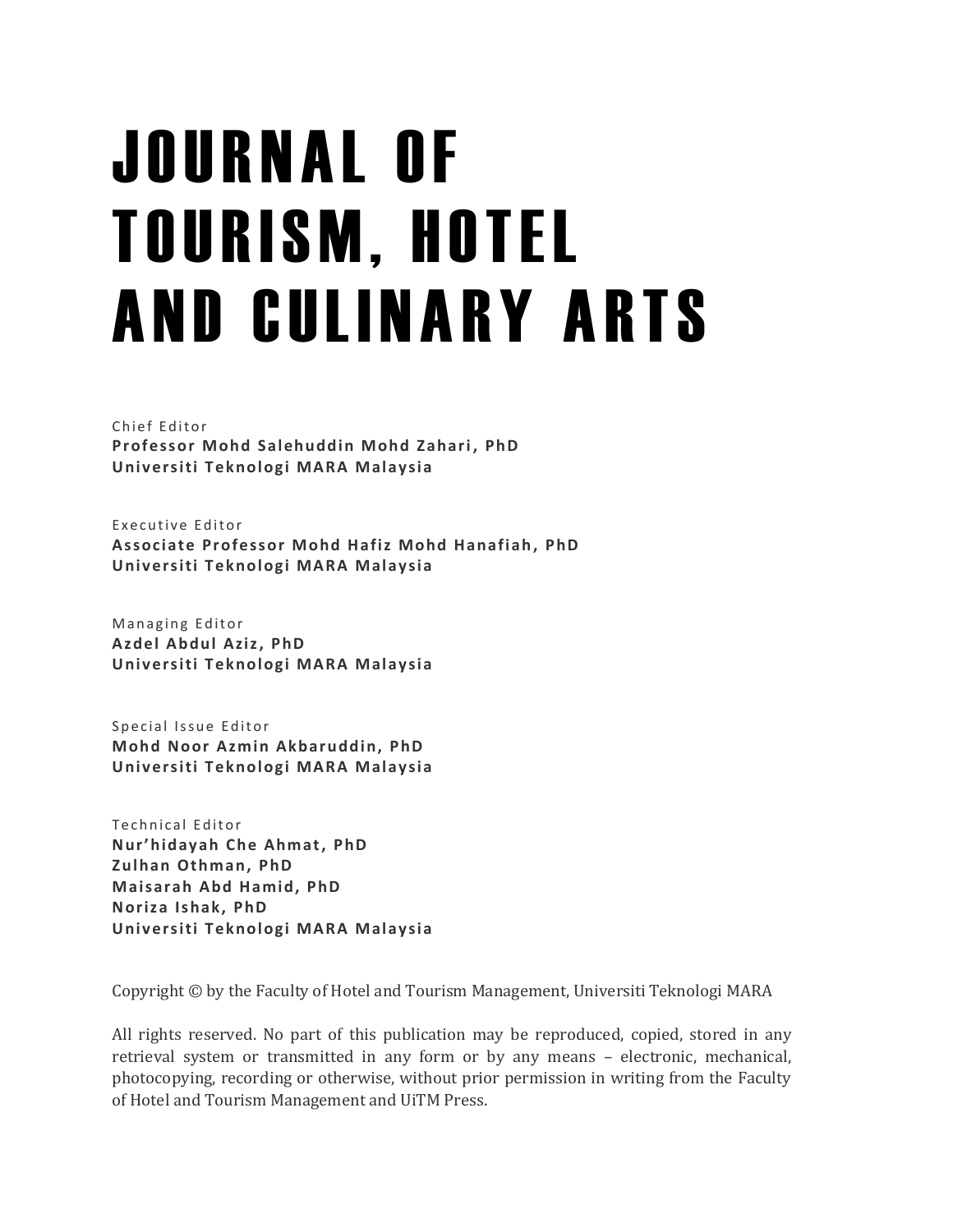## **Faculty of Hotel & Tourism Management**



## **JOURNAL OF TOURISM, HOSPITALITY & CULINARY ARTS VOLUME 13: ISSUE 3**

**Potential of Pariangan Tanah Datar Hot Spring for Domestic Tourism** *Siska Mandalia and Dr. Rizal*

**Culinary Tourism as a support for the tourism industry based on local wisdom in the City Of Serang** *Febryola Indra*

**The utilization of Indonesia soft power: promoting Toba caldera as UNESCO global geopark 2020**

*Hendra Manurung and Elvinro Sinabariba*

**Community development in the advancement Kawal Darat Shells Hill (BKKD) site area as a tool for green tourism in Bintan Island** *Defri Elias Simatupang, Robert Sibarani, Syafruddin Pohan and Rita Margaretha Setianingsih*

**How a resort solves financial crisis in pandemic era** *Yusep Windhu Ari Wibowo*

**Regulation of central and regional governments in managing foodservice with environmental insight in Medan**

*Zaitun\*, Albiner Siagian, Elisa Julianti and Rita Margaretha Setianingsih*

#### **Covid-19 and the work motivation: hotel employees based on Herzberg's two factortheory perspective**

*Lu'luwatin Rosdiana Aprilia, Sri Marini and Sari Melinda Rosalina De Vos*

**Tourist perceptions of the implementation of health protocols in the tourism sector in Garut regency**

*Endang Komesty Sinaga, Ayu Nurwitasari, Cucu Kurniati and Nur Komariah*

#### **The hotel X-belitung marketing strategy evaluation in the Covid-19** *Mustika Permatasari, Mega Aldora and Alditya Detmuliati*

**The awakening of tourism sector in Kepulauan Riau province road to recovery from Covid 19 (Kepri bangkit movement strategy)** *Eva Amalia*

**Factors affecting career advancement of female chefs** *Siti Ida Isnainie Md Mubin, Mohamad Abdullah Hemdi and Srinita Isjkarim*

### **7Ps theory of service marketing innovation: A survival strategy for hotel sector post Covid-19 in China**

*Yang Peng and Watsida Boonyanmethaporn*